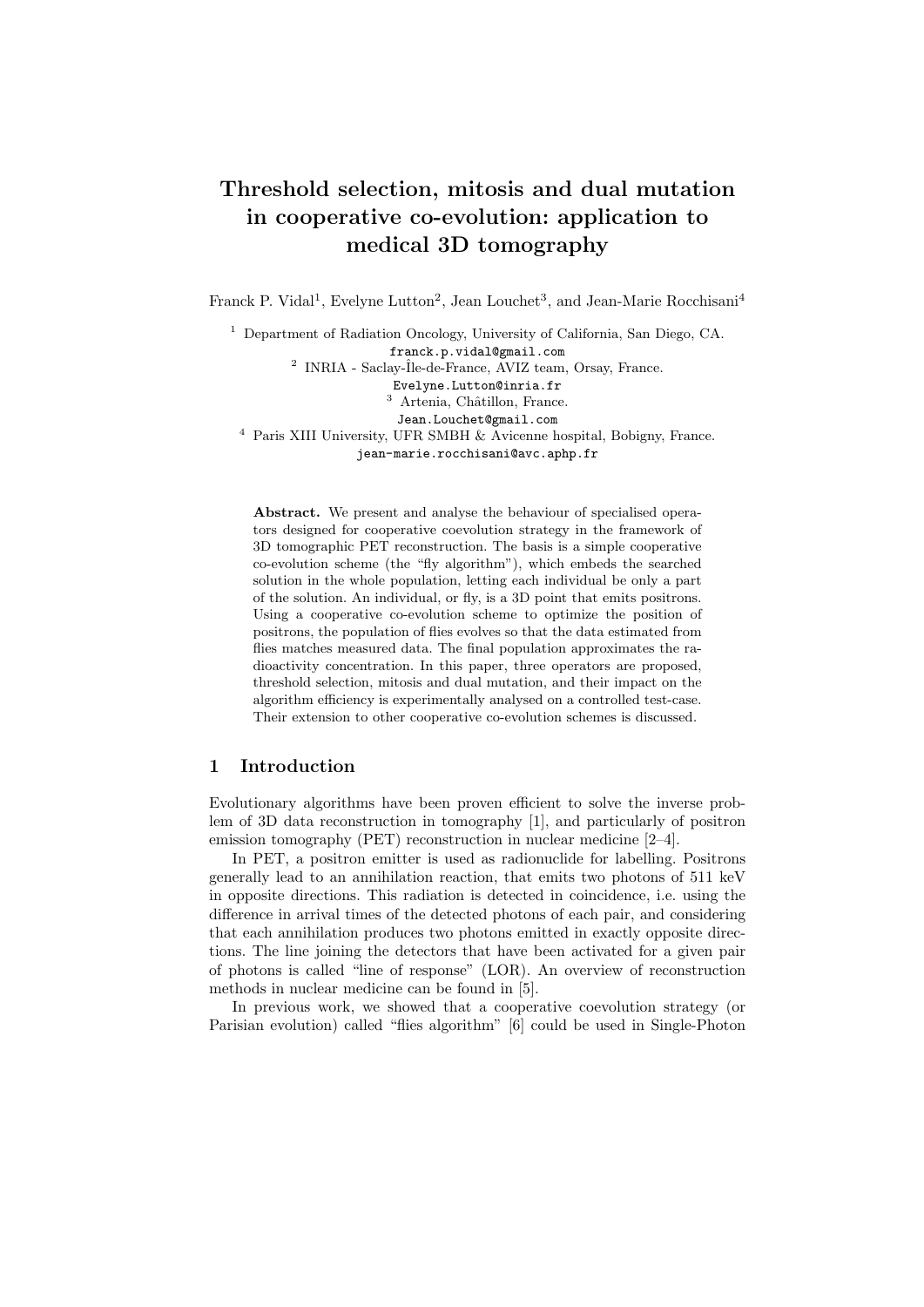#### 2 Vidal, Lutton, Louchet, Rocchisani

Emission Computed Tomography (SPECT) reconstruction [1], and also in PET reconstruction in 2D-mode [2, 3], and in Fully-3D-mode [4]. The marginal fitness was used to propose new operators, i) the threshold selection, and ii) the mitosis, but no performance analysis of these operators has been performed so far.

This paper addresses this deficiency and it analyses the impact of each operator on the performance of a PET reconstruction algorithm on a controlled test-case. A new operator (namely the dual mutation) and a pre-initialisation of the flies' position using back-projection are also described and analysed. Standard PET reconstruction algorithms are reviewed in Section 2. It is followed by an overview of the fly algorithm for PET reconstruction. The three operators that control a varying population size scheme are presented in Section 4, as well as an alternate initialisation process. Experimental setup and analysis are given in Section 5, before presenting some conclusions and future work in Section 6.

## 2 Standard PET reconstruction algorithms

Tomography reconstruction algorithms can be divided into two main categories.

On the one hand, there are analytical methods. These are based on a continuous modelling and the reconstruction consists in the inversion of measurement equations, such as the well known Filtered Back-Projection (FBP). This method is now rarely used due to strong artefacts in the reconstructed data (see Fig. 5) and also because the correction of imaging physics effects need to be undertaken before the reconstruction, leading to a systematic positive bias in the reconstructed volume.

On the other hand, there are iterative methods. This class of methods can be split into two kinds. Algebraic methods are used in X-ray Computed Tomography (CT); statistical methods are used in nuclear medicine for both SPECT and PET [7]. They take into account noise, and the correction of imaging physics can be applied during the reconstruction in the iterative steps. Iterative methods are relatively easy to model. In practice, the volume is usually discretised into voxels. Each voxel intensity is treated as an unknown. A system of linear equations is defined according to the imaging geometry and physics:  $p = R f$ , with f the volume to recover,  $\bf{p}$  the measured data,  $\bf{R}$  the system model. Imaging physics, such as non-uniform attenuation, scatter, etc. can be modelled in **, whereas** they are difficult to handle in an analytic algorithm. The system of equations is finally solved using the iterative algorithm.

There are different ways to implement these iterative methods. The main differences are about the computation of the projections, the physics corrections (scattering, random, attenuation, etc.) are applied, and how the error corrections are applied in the estimated projections.

The Maximum Likelihood - Expectation Maximisation (ML-EM) (or 'EM") is a common algorithm in SPECT and PET. It assumes Poisson noise is present in the projection data. ML-EM does not produce artefacts seen in FBP reconstructions, and it has a better signal-to-noise ratio in region of low concentration. However, the algorithm converges slowly.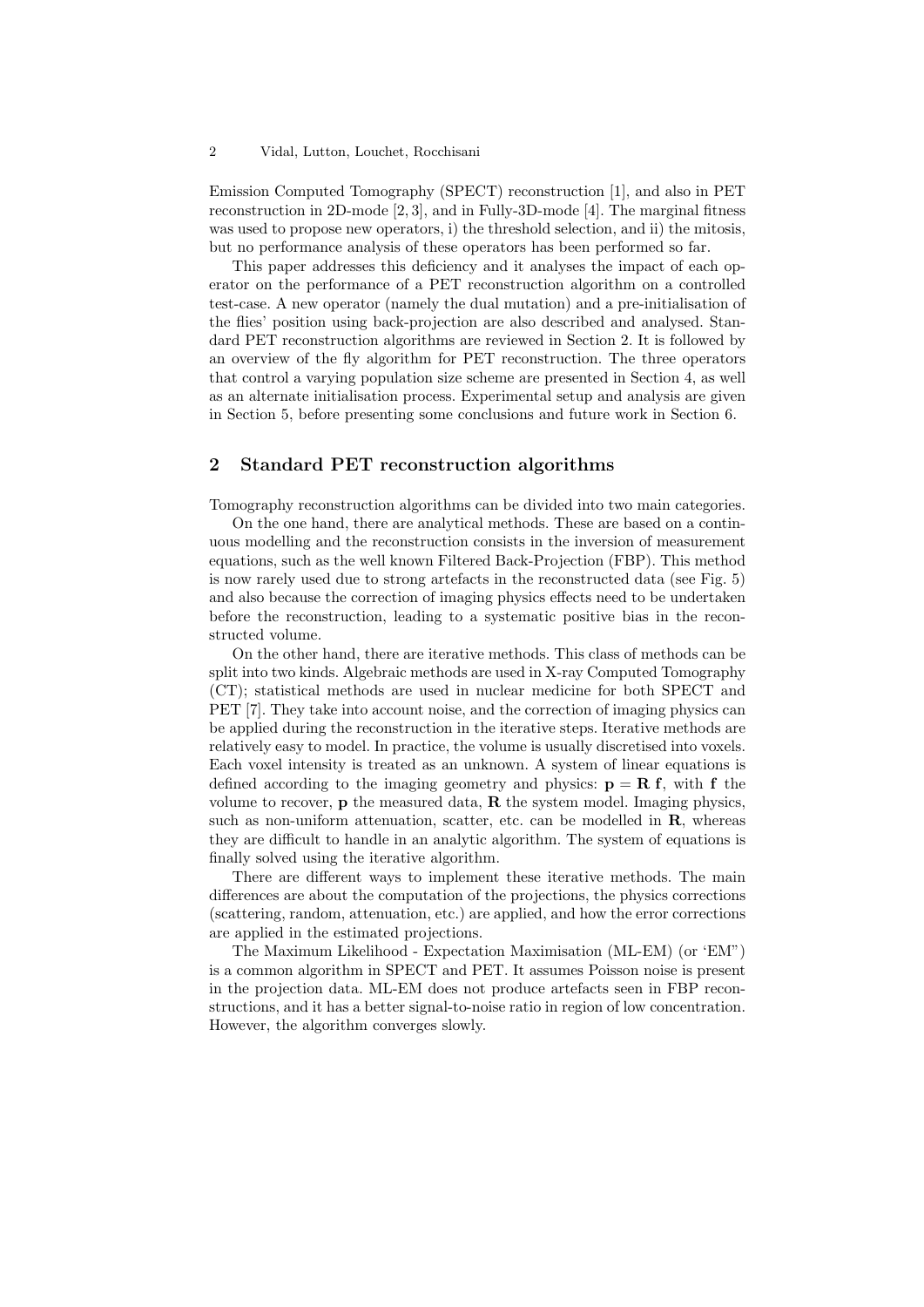The Ordered Subset - Expectation Maximization (OS-EM) has been proposed to speed-up convergence of the EM algorithm. Its principle is to reduce the number of projections used at each iteration of the EM algorithm. Projections are grouped in  $K$  sub-groups. The projections of a sub-group are uniformly distributed around the volume to reconstruct.

## 3 PET reconstruction using the fly algorithm

The fly algorithm for tomography reconstruction follows the iterative paradigm. The steps of the iterative method can be described as follows:

- 1. Each individual, or fly, corresponds to a 3D point. Initially, the flies' position is randomly generated in the volume within the scanner. The population of flies corresponds to the tracer density in the patient.
- 2. To produce estimated projection data, each fly mimics a radioactive emitter, i.e. a stochastic simulation of annihilation events is performed. For each annihilation event, a photon is emitted in a random direction. A second photon is then emitted in the opposite direction. If both photons are detected by the scanner, the corresponding LOR is recorded. The scanner properties (e.g. detector blocks and crystals positions) are modelled, and each fly is producing an adjustable number of annihilation events.
- 3. The optimisation is performed using genetic operations. The fitness function used during the selection operation takes into account the comparison between the estimated projections and the measured projections.
- 4. Using genetic operations to optimise the position of radioactive emitters, the population of flies evolves so that the population total pattern matches measured data.
- 5. Instead of a "generational" evolutionary strategy, in which at each loop every individual (fly) will be eliminated and replaced with a new fly, we chose a "steady state" evolutionary strategy.

Note that in classical evolutionary approaches, each individual in the population is a potential solution; in the Fly approach, a subset of the evolving population itself is the representation of the solution. After convergence, the "good" flies (see Section 4.1) are then extracted to form the reconstructed volume.

# 4 Varying population size scheme in a cooperative co-evolution algorithm

Cooperative co-evolution strategies rely on a "social" formulation of the optimisation problem, where individuals collaborate or compete in order to collectively build a solution. The fly algorithm is a mono-population strategy (Parisian approach): all flies contribute independently and collectively to build the solution. In [8] a variable sized population Parisian GP strategy has been successfully used on a cooperative co-evolution, based on adaptive population deflating and inflating schemes. We test in this paper an "inflating-only" strategy, the mitosis, described below, to gradually increase the precision of the reconstructed data.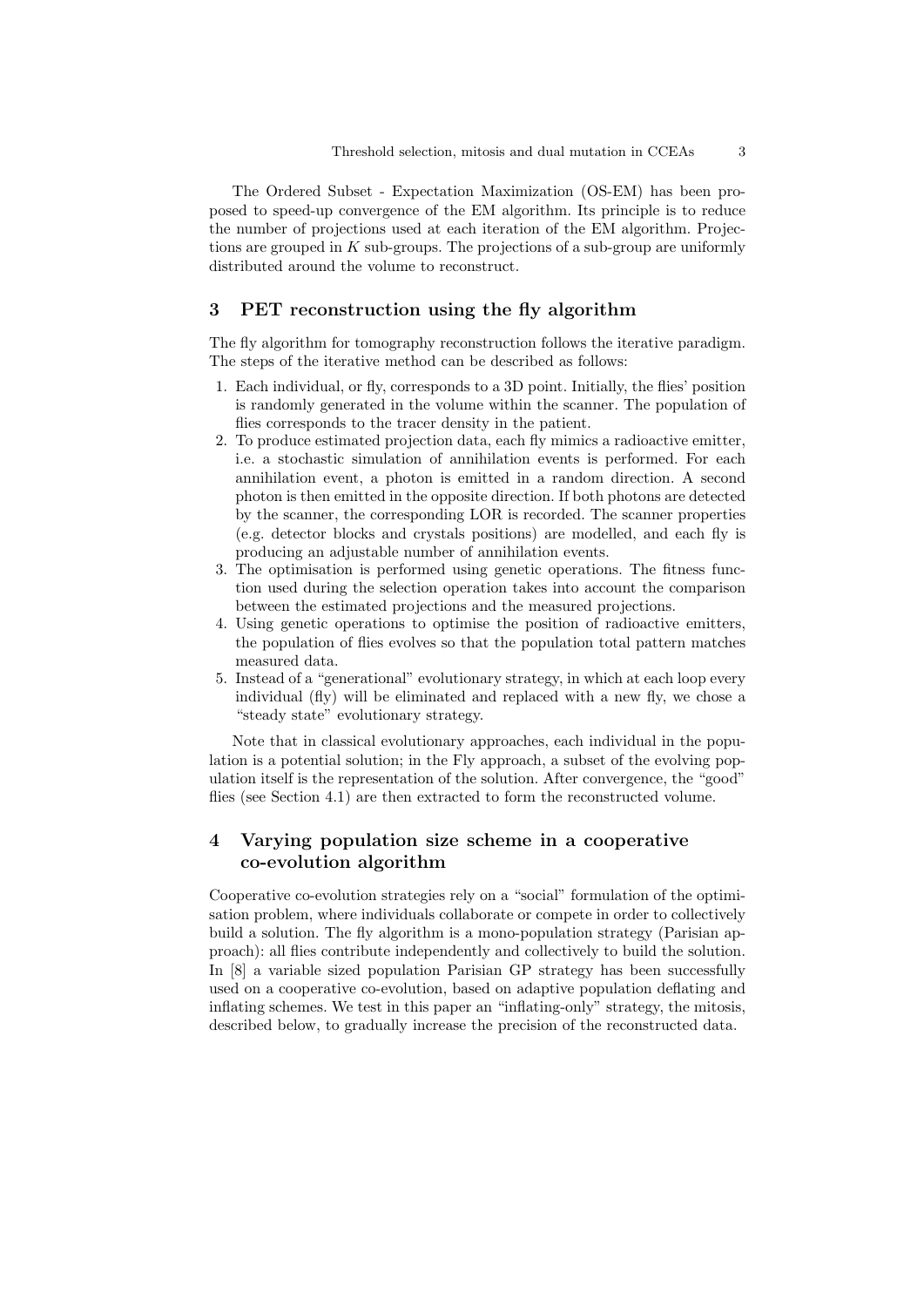#### 4 Vidal, Lutton, Louchet, Rocchisani

#### 4.1 Marginal fitness

In this application, the similarities or discrepancies between the estimated projection data and the measured projection data provided by the imaging system have to be assessed. We chose City Block distance (also known as Manhattan distance) as the fitness metrics to measure the distance between two LOR sets. It provides a good compromise between speed and accuracy. Eq. 1 provides the global fitness, i.e. the population's cost:

$$
dist(LOR_m, LOR_e) = \sum_{i}^{M} \sum_{j}^{M} |LOR_m(i, j) - LOR_e(i, j)|
$$
 (1)

with dist( $LOR_m, LOR_e$ ) the City Block distance between  $LOR_m$  and  $LOR_e$ , the set of LORs for the measured data and the estimated data respectively,  $LOR(i, j)$  is the number of counts of a LOR between the photon detectors i and j,  $M$  is the total number of photon detectors within the imaging system. LOR sets are efficiently implemented using triangular sparse matrices to reduce the amount of memory needed to store the data. The smaller global fitness is, the closer the simulated data will be to the measured data.

In [1], we showed that, when we were addressing the SPECT problem, if we defined the fitness of a fly as the consistency of the image pattern it generates, with the actual images, it gave an important bias to the algorithm with a tendency of the smaller objects to disappear. To address this, we introduced marginal evaluation to assess a given fly. We use a similar approach in PET:

$$
F_m(x) = \text{dist}\left(LOR_e - \{LOR_x\}, LOR_m\right) - \text{dist}\left(LOR_e, LOR_m\right) \tag{2}
$$

with  $F_m(x)$  the marginal fitness of Fly x, and  $LOR_e - \{LOR_x\}$  is the set of LORs simulated by the whole population without Fly  $x$ . In practice, each fly needs to keep a record of its simulated LORs.

The fitness of a given fly will only be positive when the global cost is lower (better) in presence rather than in the absence of this fly.

#### 4.2 Threshold selection

The fly to be killed is randomly chosen by the "selection" operator, with a bias towards killing "bad" individuals. On the other hand, if the new fly is to be created by mutation of another fly, this fly is randomly chosen by the "selection" operator, with a bias towards reproducing "good" individuals. Classical selection operators are ranking, roulette wheel and tournament [9]. In our algorithm, as each fly's fitness is the value of its (negative or positive) contribution to the quality of the whole population, we managed to simplify and speed up the selection process by using a fixed fitness threshold. Any "bad" fly (its fitness is negative) is a candidate for death, and any "good" fly (its fitness is positive) is a candidate for mutation.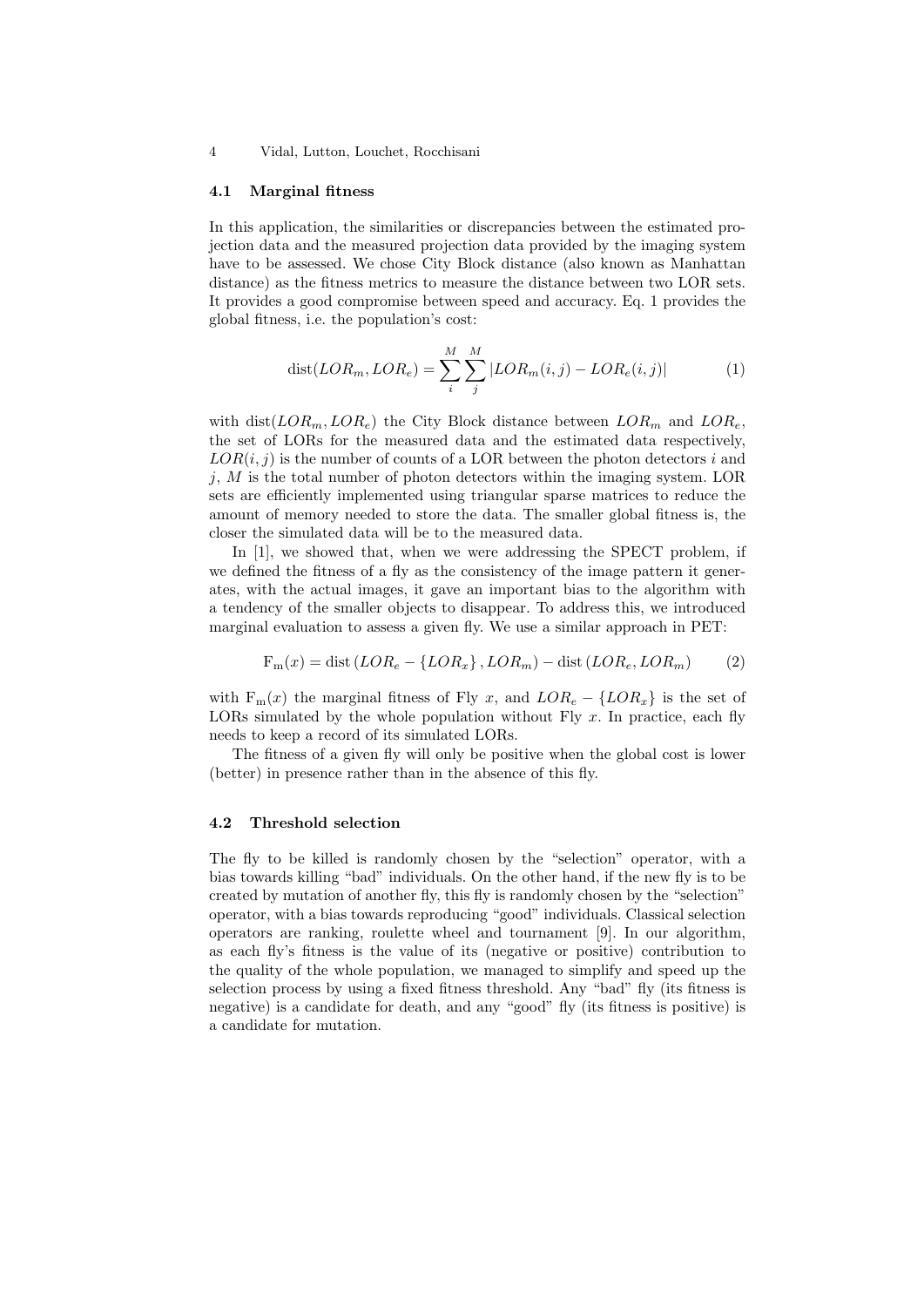#### 4.3 Mitosis

When the number of flies with a negative fitness decreases, the threshold selection fails to provide flies to be killed in an acceptable time. It also means that the reconstruction is optimum at the current resolution. If the resolution is acceptable, i.e. there are enough flies to approximate the radio-tracer concentration, then the algorithm can stop and the reconstructed volume is extracted using flies with a positive fitness. If not, a mitosis operator is triggered to gradually increase the population size. Each fly is split into two new flies to double the population size. One of the two flies is then mutated.

## 4.4 Dual mutation

To optimise the flies' position, our algorithm takes advantage of a mutation operator. When a new fly  $(b)$  is created by mutation of an old "good" fly  $(a)$ , the position of Fly  $b$  is first initialised to the same position as Fly  $a$ . The new fly is then stochastically translated in any direction, and LORs are randomly generated from that fly. The length of the translation vector is a random variable that follows a Gaussian law whose mutation variance is  $\sigma^2$ . It needs first to be set to a large value to better explore the search space. However, a constant large mutation variance will lead to blurred reconstructed volumes.  $\sigma$  has therefore to be gradually reduced.

The use of adaptive mutations in evolutionary algorithms is an ancient idea, directly inspired by natural adaptive phenomena, e.g. mutations simulated by stress [10]. In artificial evolution, various adaptive schemes have been considered for mutation [11], depending of the parameter to be adapted (standard deviation,  $\sigma$  [12], or mutation law [13] for continuous mutation, mutation probability for discrete mutations [14]). Regarding the adaptation of  $\sigma$ , one can distinguish several strategies :

- $-\sigma$  is directly adapted to local measurements, like fitness [15] or local regularity [16],
- $-\sigma$  is tuned depending on some success measurement: in this category fall the famous  $1/5^{th}$  rule proposed by Schewefel [17, 18],
- $\sigma$  is subject to an adaptive pressure itself, it is self-adapted [19]:  $\sigma$  is considered as an additional parameter in the genome, and a log-normal Gaussian law is used to control the "mutation over the mutation".

These techniques have been proven efficient in various cases, depending on the fitness function and the genetic engine. It has however to be noticed that the sophistication of a mutation operator has a computational cost, and that some very rough schemes may perform better due to their capability to rapidly test numerous sample points [20].

Concurrent testing with various subpopulation has been also considered for mutation law adaptation [13].

Here we propose an adaptive mutation scheme based on the concurrent testing of two alternative  $\sigma$  values ( $\sigma_{low}$  and  $\sigma_{high}$ , with  $k \sigma_{low} = \sigma_{high}$ ). The update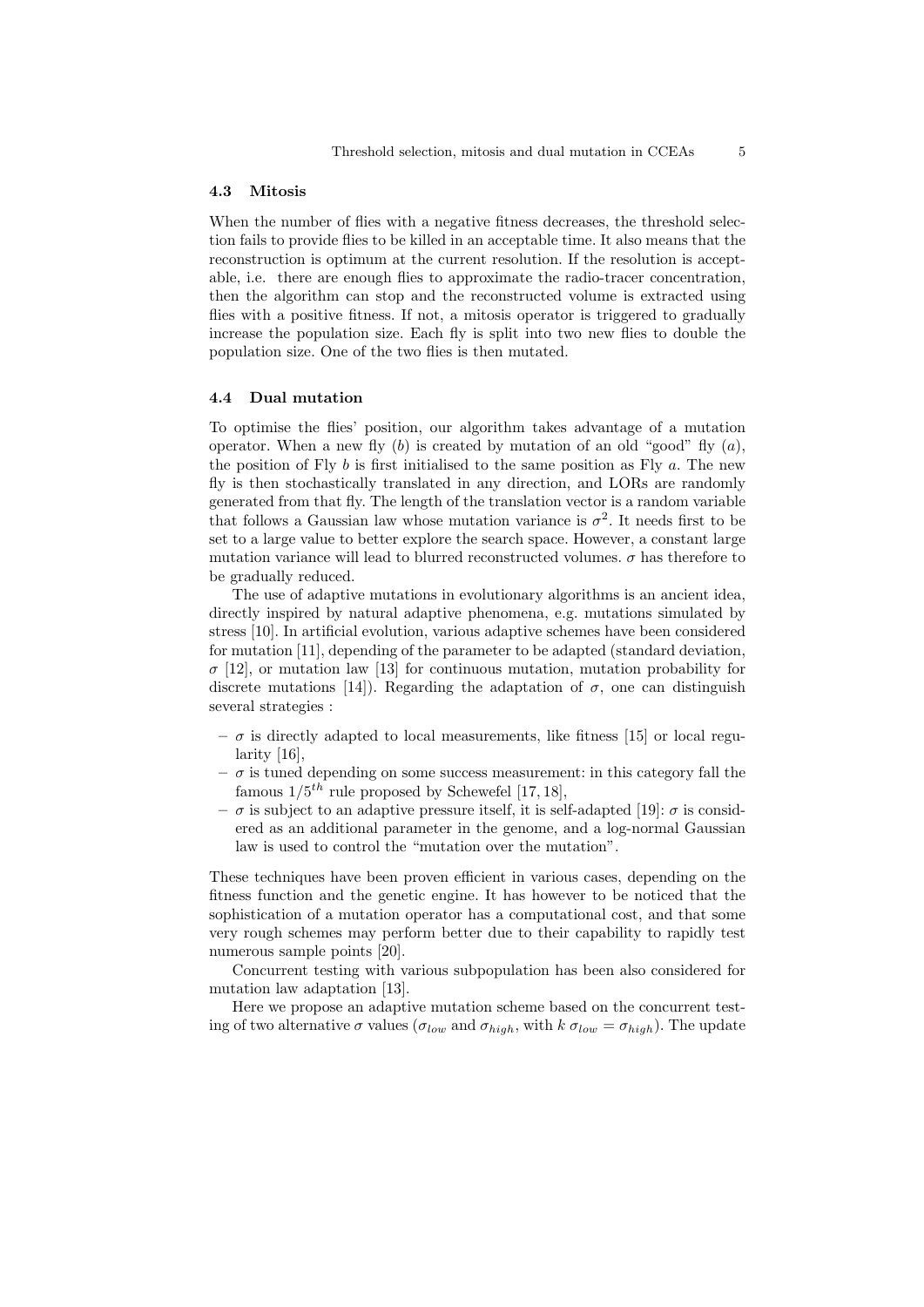rule is multiplicative as for the  $1/5^{th}$  rule. If  $\sigma_{high}$  gives the best results during the previous period, then both mutation variances are increased by a predefined factor (pf, with  $pf > 1$ ). If  $\sigma_{low}$  gives better results, then the variances are multiplied by  $\frac{1}{pf}$ . The major advantage of this dual mutation scheme is to provide a fully automatic method to adapt the mutation variance, whilst keeping the administration cost of the algorithm relatively light. Additionnally, this scheme does not need to make any assumption on the ideal success rate of the mutation as in the  $1/5<sup>th</sup>$  rule. In practice, the global fitness is recorded after each mutation. The cumulative difference of the global fitness  $(\Delta(\sigma))$  before and after mutations is computed to determine which  $\sigma$  value provides the best performance over a given period of time. To prevent oscillation of  $\sigma$  values, a criteria can be added to avoid changes when both  $\sigma_{high}$  and  $\sigma_{low}$  provide relatively similar results, e.g. when the absolute difference between  $\Delta(\sigma_{low})$  and  $\Delta(\sigma_{high})$ , relative to the current global fitness, is below a given threshold  $(t_{mut})$ .

#### 4.5 Initialisation of flies on LORs

Iterative reconstruction methods generally make use of a constant volume as an initial estimate of the volume (see Fig. 5(a)).

However, to speed-up the reconstruction process, a volume is first reconstructed using a fast analytical algorithm, the simple back-projection, that we implemented on the graphics card using OpenGL. The algorithm consists in back-projecting each LOR into the volume space. Pixels along the path of a LOR are updated uniformly. This operation is fast and provides the evolutionary algorithm with an initial guess of the volume (see Fig.  $5(c)$ ). For each voxel of the initial estimate, a given number of flies is assigned depending on the voxel intensity (see Fig. 5(b)).

## 5 Results

The validity of the reconstruction method has been addressed in [4]. In this paper, we focus on the evaluation of the performance of the new genetic operators. For each test case, 750000 new individuals have been created. For each tested configuration, the reconstruction has been repeated 20 times, and the final global fitness was recorded. For every test, unless specified, the dual variance and the threshold selection operators have been enabled. Results are presented using box plots (also called box-and-whisker diagrams).

#### 5.1 Experimental setup

Here, a single ring PET system is considered. Its radius is about 430mm. The ring is made of 72 linear blocks that include 8 crystals each. The width of a crystal is about 4.5mm. Fig. 1(a) shows the reference image. It includes nine cylinders having two different radii (1 cm and 2.5 cm) and five different radioactivity concentrations ( $C_1 = 114,590$  count/ml,  $C_2 = 2C_1, C_3 = 3C_1,$  etc.)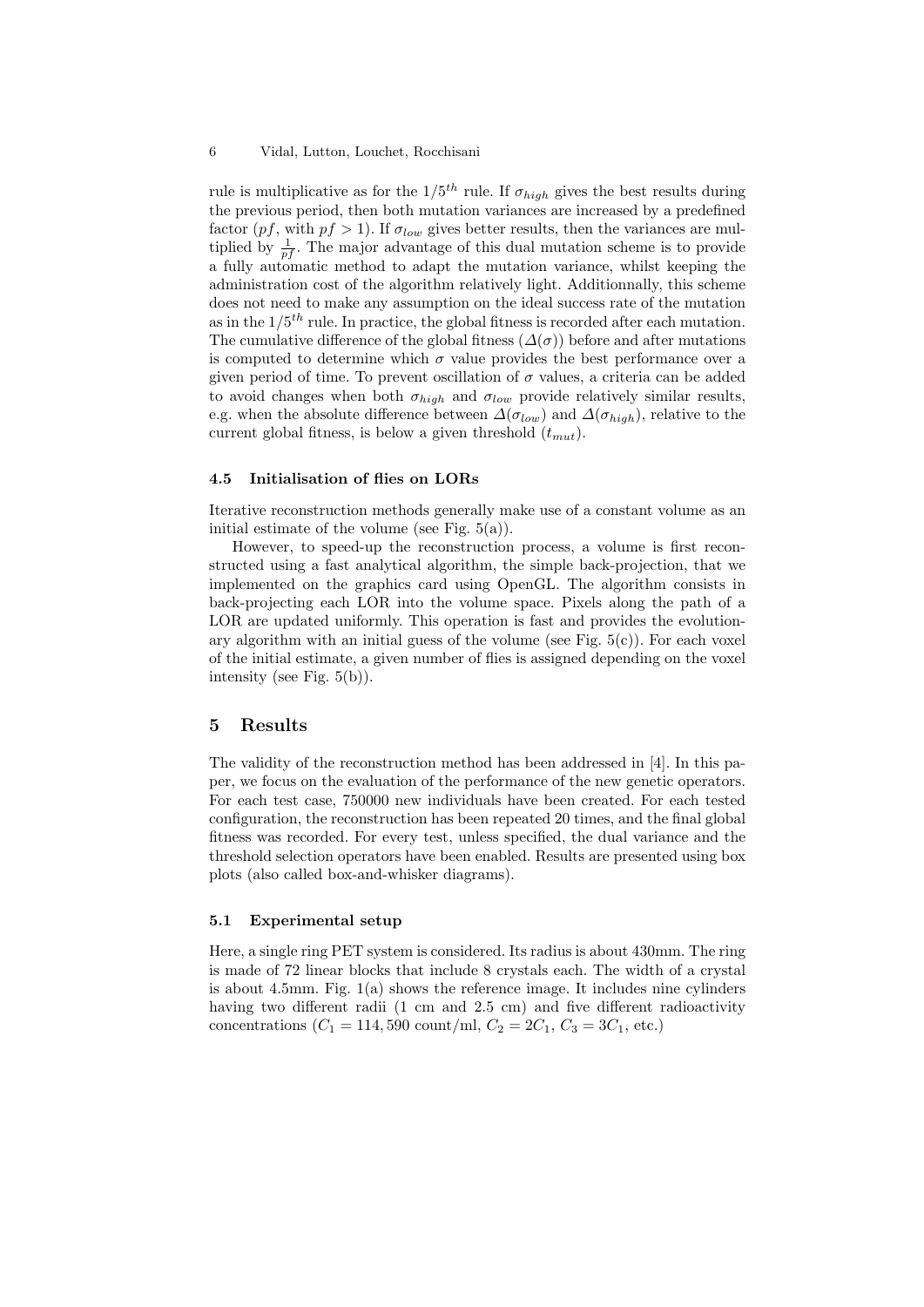Threshold selection, mitosis and dual mutation in CCEAs 7



Fig. 1. Slices (512  $\times$  512 pixels) through the cylinders.

## 5.2 Threshold selection

The size of the population is fixed (160000 flies), i.e. no mitosis has been triggered. The performance of the threshold selection and the tournament selection are presented in Fig. 2. Both operators provide similar performance. The



Fig. 2. Performance of the threshold selection and of the tournament selection.

threshold selection is then preferred because of the additional information that it brings: enable mitosis, and provide a convergence criteria at a given resolution (i.e. for a given size of population).

#### 5.3 Mitosis

Two variables have to be assessed at the end of the reconstruction: the current size of the population, and the global fitness. The larger the final population, the better the image resolution can be obtained. The smaller the global fitness, the closer the estimated data to the measured data is.

Fig. 3(a) shows the average number of flies in the final population depending on the initial size of the population (625, 2500, 10000, 40000, 80000, and 160000 flies). When the size of the population is 160000 flies, no mitosis has been triggered. Fig. 3(b) shows the corresponding global fitness.

Similar performance in term of global fitness is obtained when the initial population size is below 10000 flies. The highest final population size is obtained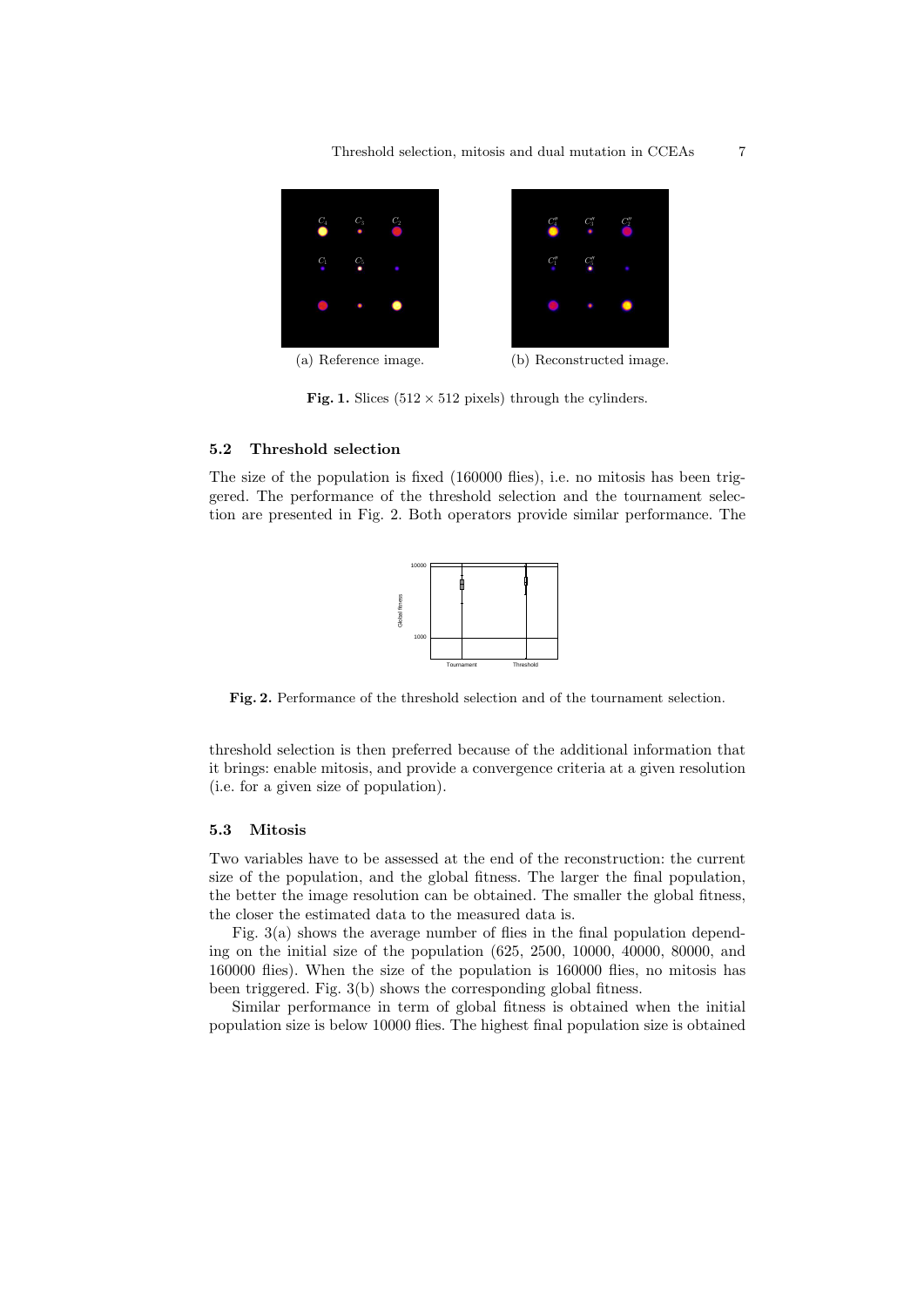

(a) Average final population (b) Mitosis without initiali-(c) Mitosis with initialisasize. sation of the flies' position. tion of the flies' position using Fig.  $5(c)$ 

Fig. 3. Performance of the mitosis operator using variable initial population sizes.

with the smallest initial population size. Then, the reconstruction converges much faster when the initial population is small (smaller global fitness and bigger final population size). These results validate the efficiency of the mitosis operator.

#### 5.4 Dual mutation

The initial  $\sigma_{low}$  value in this test is 35mm, pf is equal to  $\sqrt[3]{2}$ , and  $\sigma_{high}$  is equal to  $\sqrt[3]{2}\sigma_{low}$ . Different threshold values  $(t_{mut})$  have been tested to limit oscillations of  $\sigma$  values (Fig. 4(a)). Larger values not only prevent oscillations, they also





(a) When the initial population size is 625 flies, and depending on  $t_{mut}$  value.



Fig. 4. Performance of the dual variance operator.

prevent any change of  $\sigma$  values, leading to unsatisfactory results.

Fig. 4(b) shows the global fitness obtained i) using a constant variance (see  $(1)$  and  $(2)$ , or ii) enabling dual mutation operator (see  $(3)$  and  $(4)$ ). The best results are observed using the dual mutation operator with a very low  $t_{mut}$  value.

## 5.5 Initialisation of flies on LORs

Fig. 5(a) and Fig. 5(b) show two possible initial estimates of the radio-active concentration. In the first case, flies are uniformly located within the space in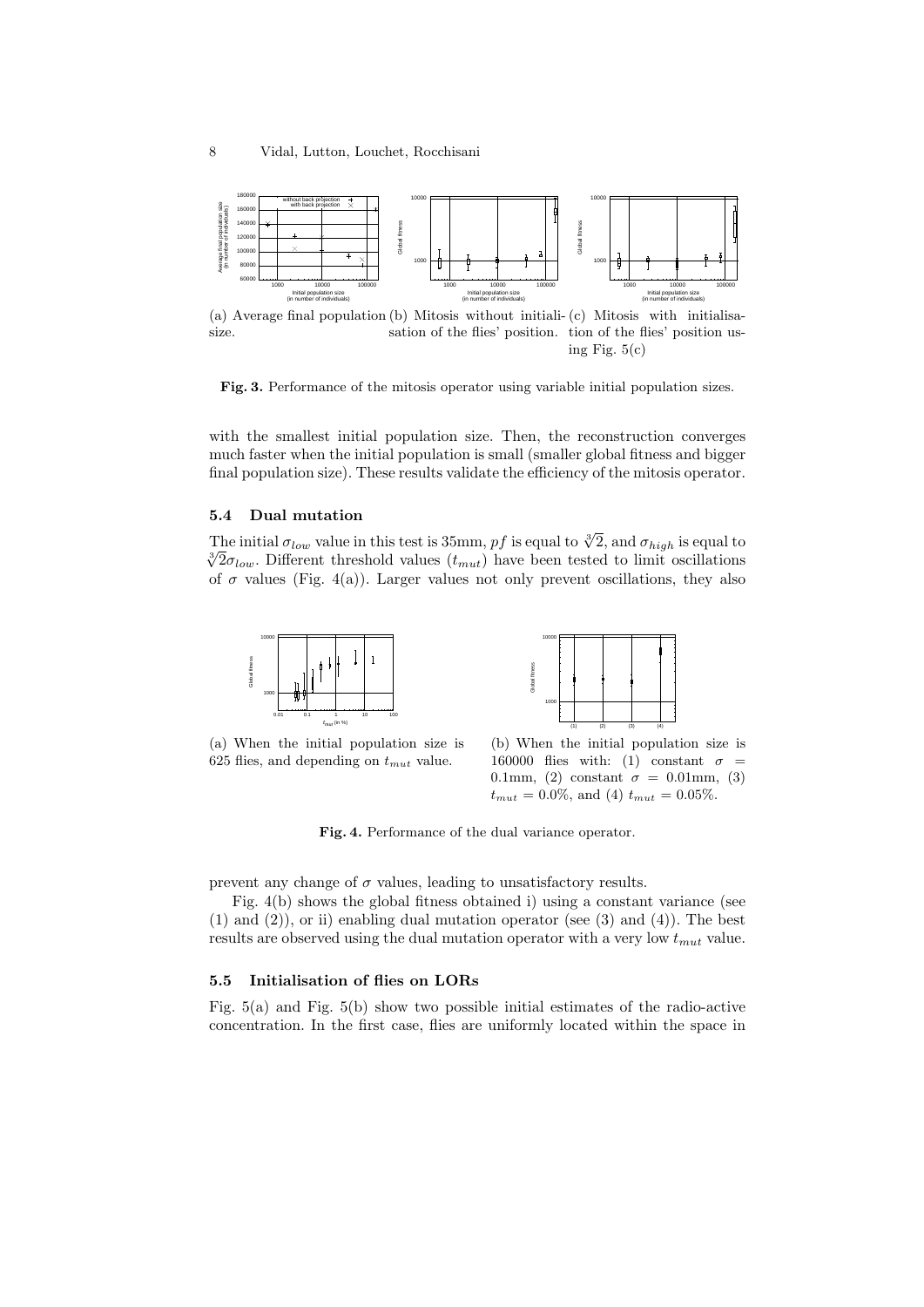

(a) Uniform distribution of the flies.



(b) Initialisation of the flies' position using Fig.  $5(c)$ 



(c) Image reconstructed using the simple back projection algorithm.

Fig. 5. Initial estimates of the reconstructed image.

the imaging system. In the latter case, the position of flies is initialised using the simple back projection. Fig. 3 shows the performance of both strategies when the mitosis operator is enabled.

When the initial size of the population is relatively large, the algorithm converges much faster using this initialisation step. This is not the case when the initial size of the population is relatively small. It may be due to the fact that the algorithm converges fast enough when only a few flies are used. When the initial number of flies is slightly higher, the reconstruction converges faster when the position of flies are initialised using the back projection.

## 6 Conclusion and futher works

We have presented new operators in cooperative co-evolution and validated their efficiency using a controlled test-case in PET reconstruction. Both the threshold selection, mitosis and dual mutation operators have shown their usefulness and ability. Experimental statistics show that the threshold selection perform as well as the tournament selection, but it has the great advantage of bringing a convergence criterion related to the current resolution. Additionally, it allows to trigger an automatic mitosis, i.e. doubling the population size, to improve the resolution. Best performance, both in term of final resolution and convergence, are obtained using small initial population size. The dual mutation operator provides an adaptive mutation variance that has proven to be better than using fixed mutation variances.

Such operators can be used in any other cooperative co-evolution schemes as soon as a marginal fitness can be considered as beneficial, that obviously depends on the computation cost of the marginal fitness. For instance, threshold selection, mitosis and dual selection will be considered as further work for the original fly algorithm on a stereo-vision application  $([6])$ . The marginal fitness will also be considered for developing a "deflating operator". This additional mechanism for controlling the population size may be interesting in the case of applications whose resolution does not depend on the size of the final population.